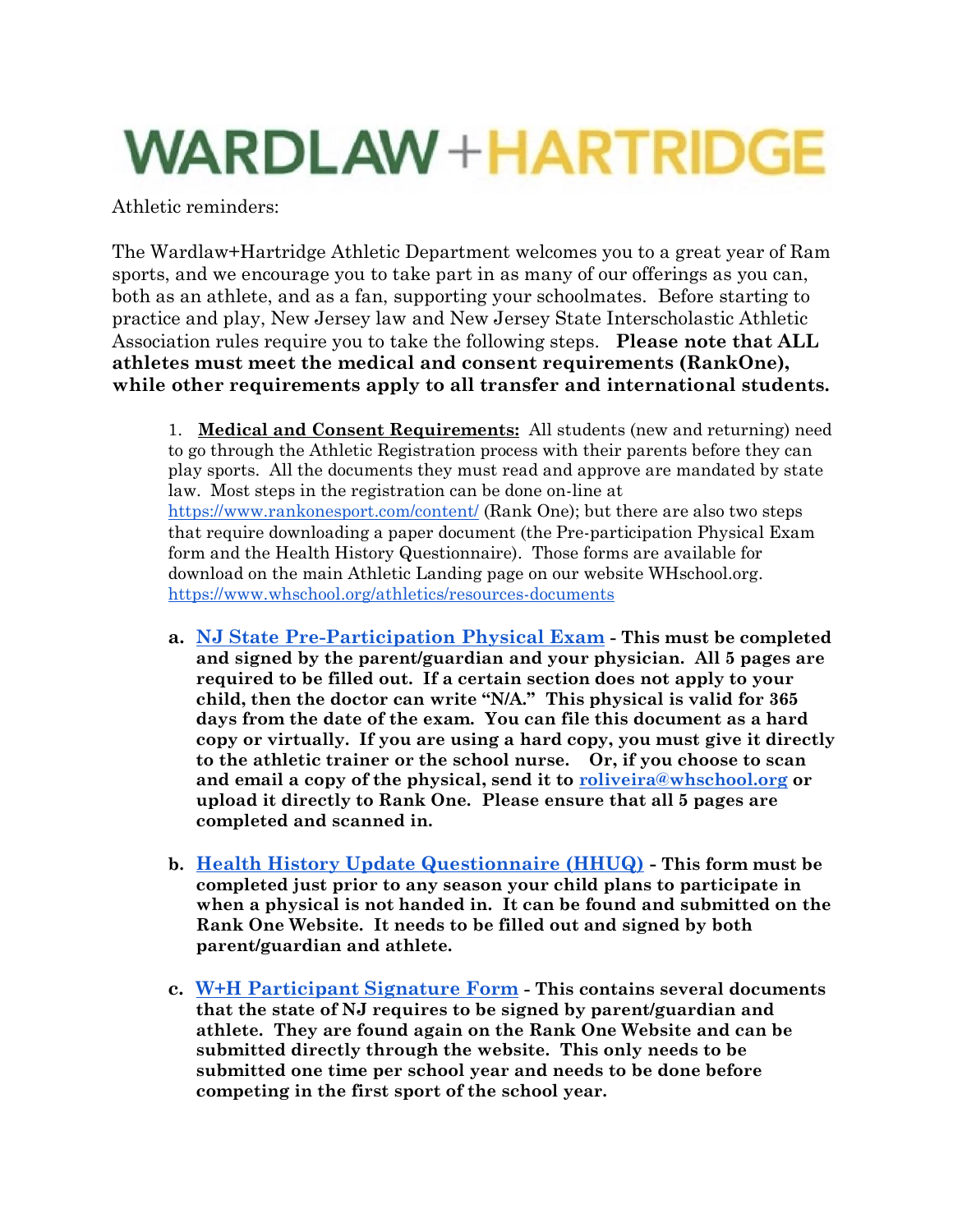

**Rank One is our athlete eligibility and injury software. I highly encourage you to download the mobile app on your phone and create an account for yourself. It will show the most up-to-date information on your child's eligibility. It will also give you reminders if any of your forms are about to expire.**

**[Download the app on the iPhone app store here](https://apps.apple.com/us/app/rank-one-sport-student-athlete/id1033720488)**

**[Download the app on the Google Play store here](https://play.google.com/store/apps/details?id=com.thebhwgroup.rankonesport&hl=en)**

2. **Transfer Students:** Any new student, transferring into W+H in the  $10^{\circ}$ ,  $11^{\circ}$  or  $12^{\circ}$  grade, must contact Mr. Miran so he can help you complete the required transfer form. Any student who attended a different high school in  $9<sup>th</sup>$ ,  $10<sup>th</sup>$  or  $11<sup>th</sup>$  grade must register as a transfer, regardless of whether or not they played a sport at that school. The good news is that most of our transfers are immediately eligible, but still need to file the form. Parents may also be required to complete an affidavit concerning your residency.

Any new student who is **repeating a year of high school** (if, for example, they attended  $9<sup>th</sup>$  grade at their prior school, and are registering for  $9<sup>th</sup>$  grade at W+H) must contact Mr. Miran ASAP, as there may be some implications for their athletic eligibility in later years. (There is no need to report a repeat year from grades 1-8.)

3. **International Students:** Any student who is in the United States with an F-1 or J-1 visa must see Mr. Miran to complete the International Student Eligibility Form. We will also need the transcript from your previous school. International students who do not file this form are not allowed to compete in the state of New Jersey.